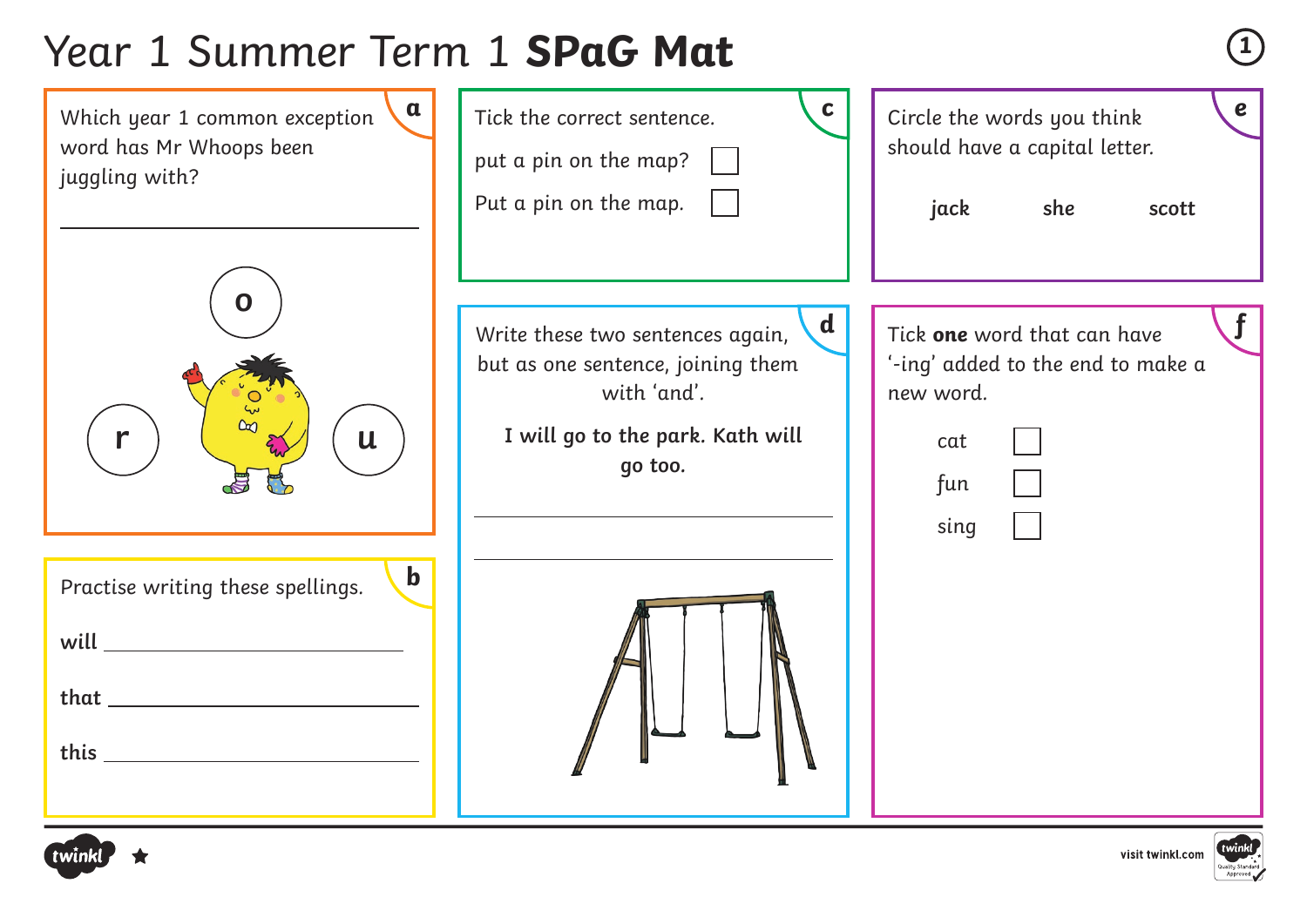# **Year 1** Summer Term 1 **Answers <sup>1</sup>**

![](_page_1_Figure_1.jpeg)

![](_page_1_Picture_2.jpeg)

![](_page_1_Picture_3.jpeg)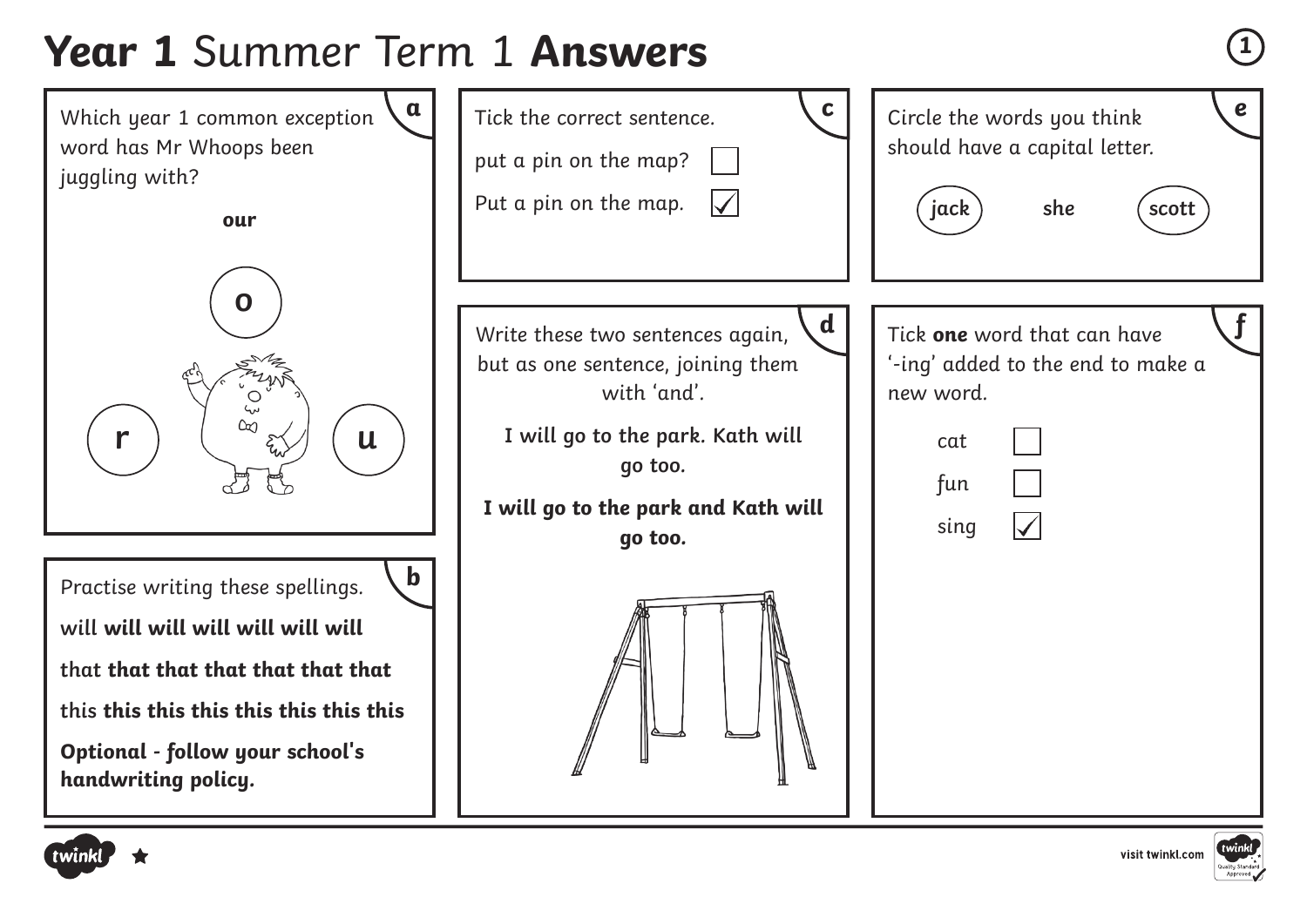# Year 1 Summer Term 1 **SPaG Mat <sup>1</sup>**

![](_page_2_Figure_1.jpeg)

visit twinkl.com

![](_page_2_Picture_2.jpeg)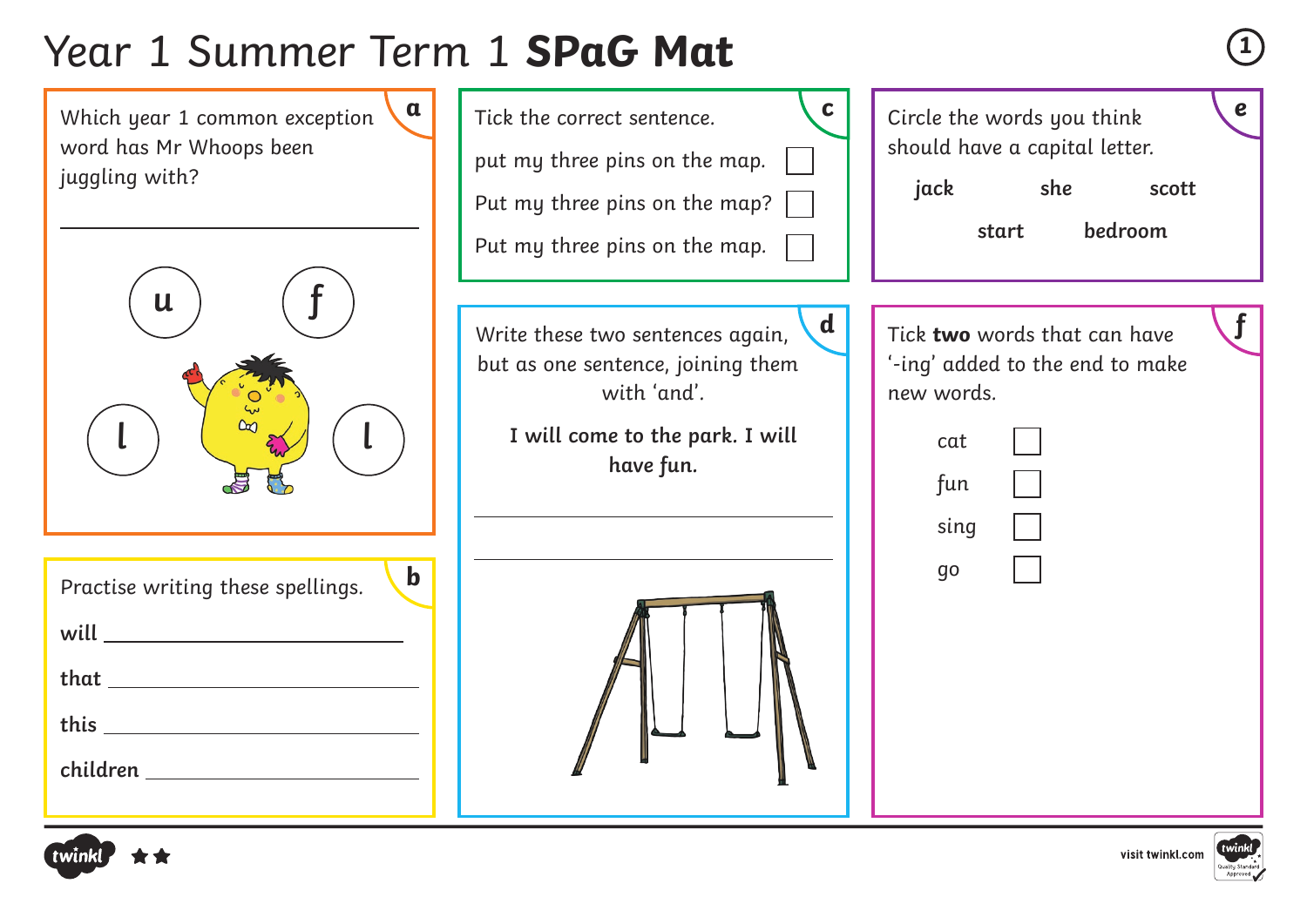#### **Year 1** Summer Term 1 **Answers <sup>1</sup>**

![](_page_3_Figure_1.jpeg)

![](_page_3_Picture_2.jpeg)

![](_page_3_Picture_3.jpeg)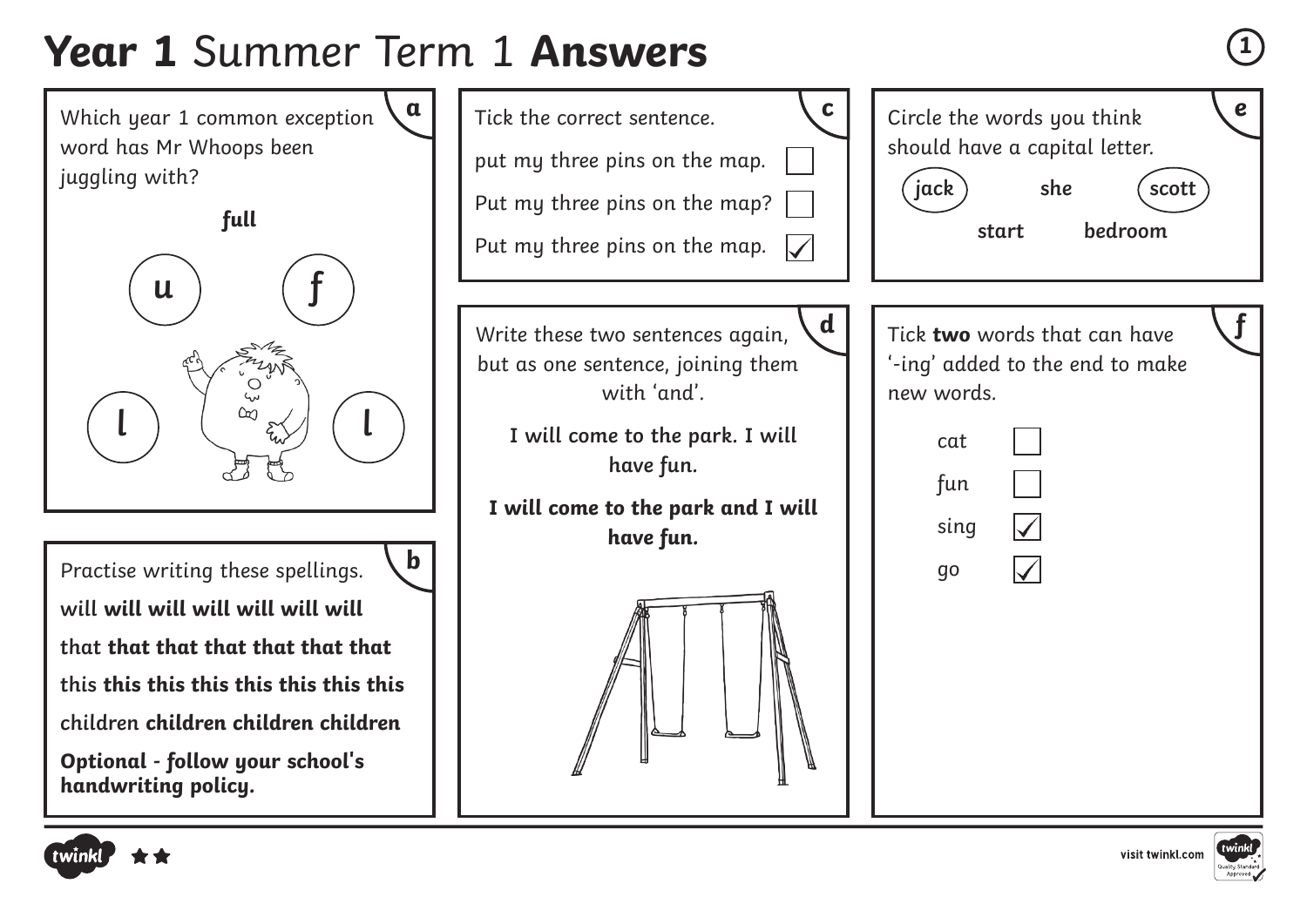# Year 1 Summer Term 1 **SPaG Mat <sup>1</sup>**

![](_page_4_Figure_1.jpeg)

![](_page_4_Picture_2.jpeg)

![](_page_4_Picture_3.jpeg)